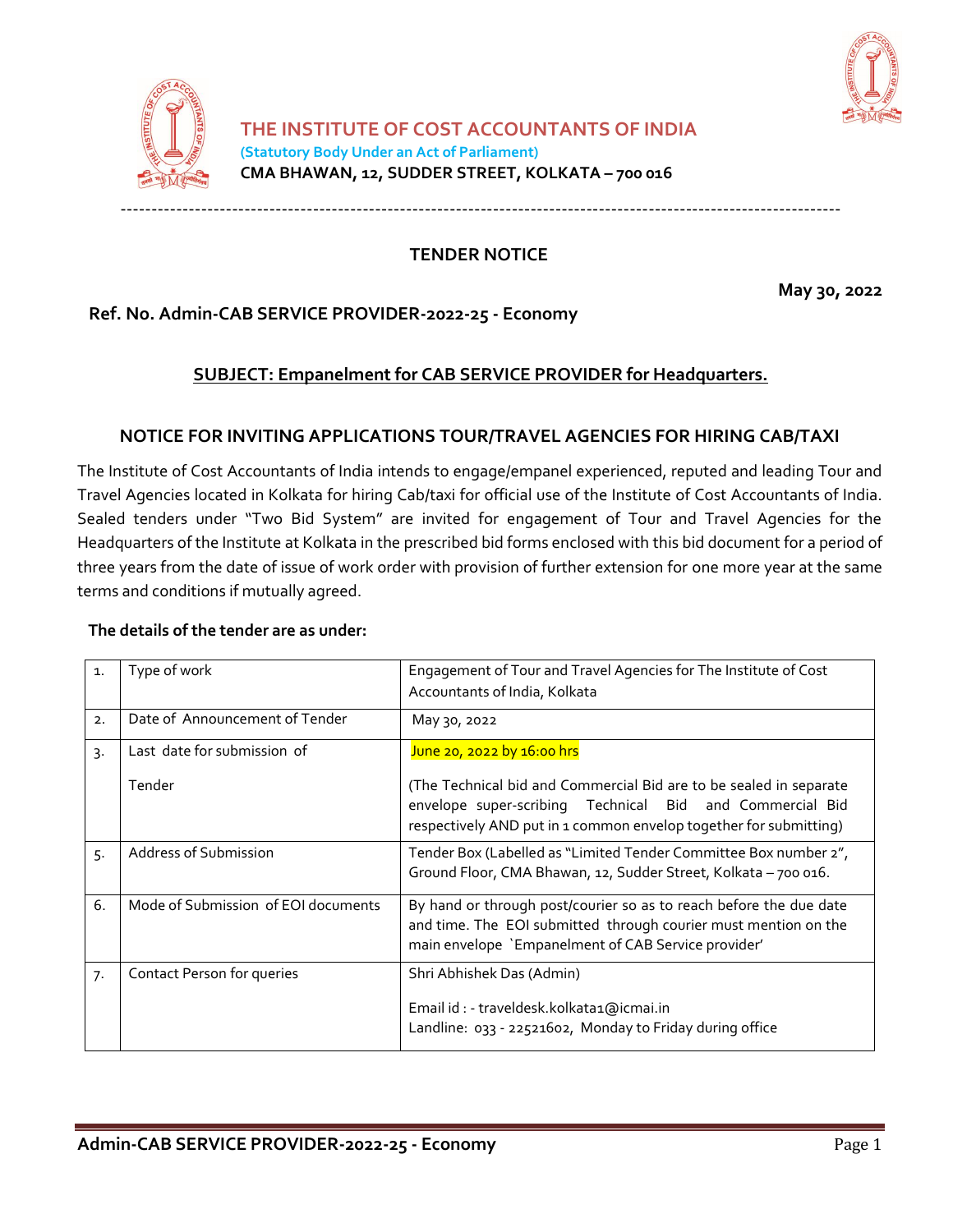#### **1. INSTRUCTION TO BIDDERS**



- **1.1.** Bidders shall bear all costs associated with the preparation and submission of its bid.
- **1.2.** Institute may ask clarifications if any during the evaluation and the bidders are expected to respond. Lack of response from them will enable the Institute arrive at its own decision about such bids.
- **1.3.** Any arithmetical error i.e. discrepancy between unit price and in total, error in total corresponding to the addition or subtraction of subtotals, discrepancy between words and figures shall be corrected by examining committee.
- **1.4.** Anticipated annual requirement would be 6-7 lakhs. The mentioned requirement is indicative; bidders shall have no claim to any payment of compensation.
- **1.5.** Headquarters of the Institute intends to engage only one category of cab service provider; for regular works purposes.
- **1.6.** Such Cab will be used for regular work and will fall under Economy Category.
- **1.7.** The Institute may waive any minor non-conformity or irregularity in a bid, which does not constitute a material deviation, provided such waiver does not prejudice to affect the relative ranking of any Service Provider.
- **1.8.** The participating bidder has to submit this tender document signed and sealed on each page, together with Technical Bid, as acceptance of the terms and conditions mentioned herein.

## **2. SCOPE OF WORK:**

- **2.1.** To arrange Taxi/cab services in Kolkata (General) **as and when required basis**.
- **2.2.** The Contractor should be able to provide AC Taxis at a short notice/ (within 30 minutes).
	- i. For regular requisitions the taxi must reach the destination 30 minutes in advance.
- **2.3.** The bill/invoice of courier services provided shall be prepared by the Agency and submitted on monthly basis to the Administration Department of the Institute for certification/verification and payment.
- **2.4.** The agency will provide 24x7 services. The agency should be prepared to provide the services on Saturday/Sundays/ Holidays besides normal working days, if so required by the Institute.
- **2.5.** Sanitizing the car as per guidelines of WHO before sending car to Institute's guests and also to take adequate care for safety of driver.
- **2.6.** To provide the details of taxi & chauffeur to the guest as well to the contact person of the Institute at least 5 hours prior to the journey.
- **2.7.** The agency shall submit the bill on monthly basis, latest by 15th of every month, for the preceding month. Bills should be addressed and submitted to Administration Department, along with details of work done. The payment will be made within 30-45 days from the date of receipt of bill for undisputed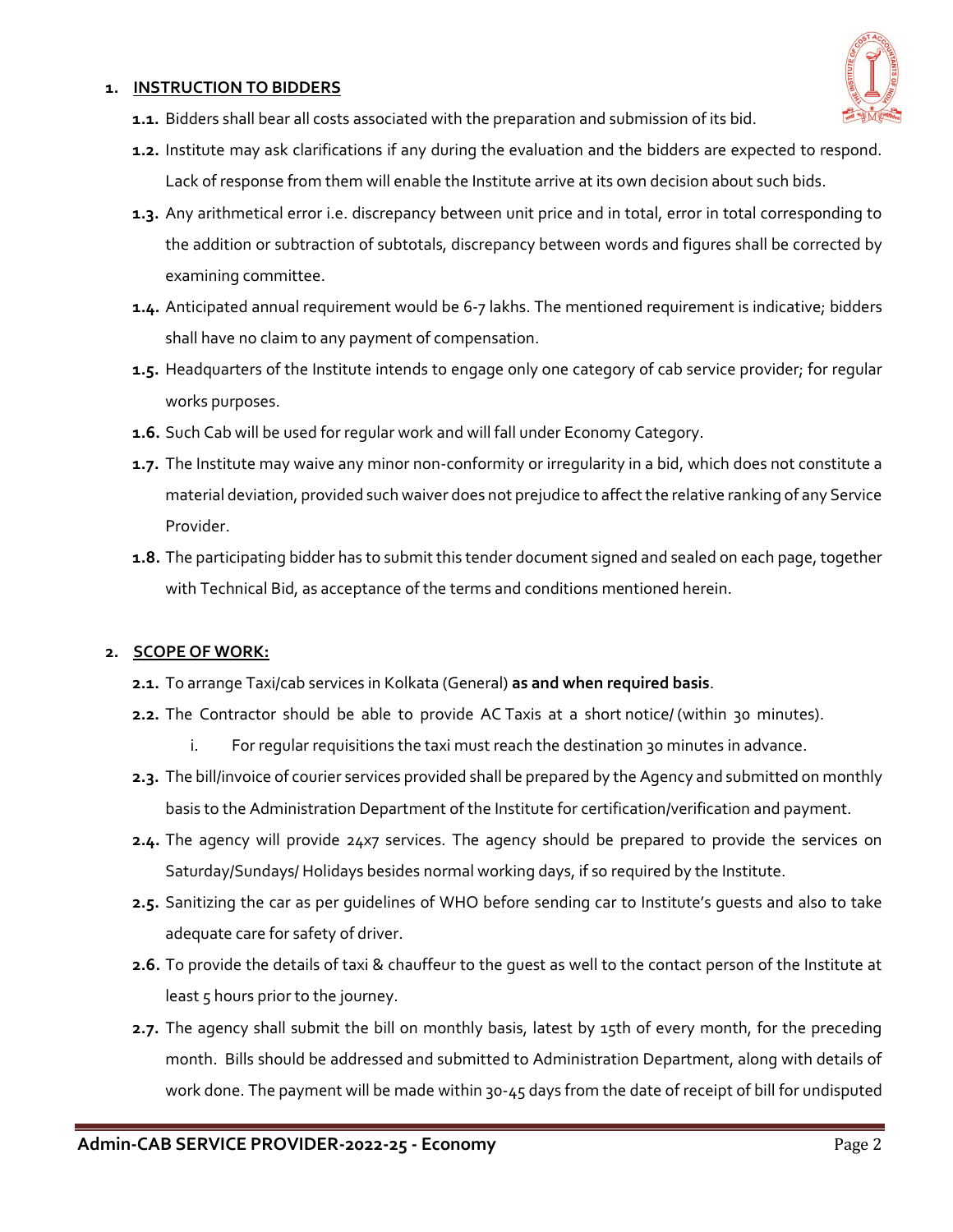amount.



## **3. ELIGIBILITY CRITERIA:**

- **3.1.** The Registered Office of the Agency should be located Kolkata. An attested copy of the registration certificate of offices in Kolkata shall be enclosed.
- **3.2.** In case of partnership firms, a copy of the partnership agreement, or General Power of Attorney duly attested by a Notary Public, should be furnished on stamped paper duly sworn or affirmed by all the partners admitting execution of the partnership agreement or the general power of attorney. The attested copy of the certificate of registration of firm should also be enclosed along with the tender.
- **3.3.** The Agency must have a minimum of five (5) years' experience in supplying taxies to reputed private companies / Public Sector Companies / Banks / Central and State Government Departments. Proof of at least two contracts relating to supplying of taxi services to Central Government / State Governments / PSUs /Bank / reputed private firms in last three years along with attested copies of the supply order be enclosed with the tender document.
- **3.4.** The Agency should have a minimum annual average turnover of Rs. 50 lakhs for during last three financial years i.e. 2017-18, 2018-19, 2019-20 or 2020-21 (any three). A copy of turn over statement duly certified by the C.A must be enclosed with the tender document.
- **3.5.** The agency should have adequate professionally trained manpower.
- **3.6.** Names, address & telephone numbers of five major clients may be provided for obtaining necessary confirmation regarding the standard of services and other relevant details. (Annexure II)
- **3.7.** The agency should be having valid PAN/ TAN/ GST/All applicable licenses.

## **4. GENERAL TERMS AND CONDITIONS**

- **4.1.** The contract will be initially for a period of three years and is likely to commence from the date of signing of the agreement which may be extended for a further period of one year on the same rates, terms and conditions depending upon the requirement and administrative convenience of Institute. Any further extension can be considered on terms and condition and satisfactory performance. The Institute, however, reserves the right to terminate / curtail the contract at any time after giving one week's notice without assigning any reason.
- **4.2.** The Agency shall provide only well maintained Cars, properly cleaned inside and outside and in good hygienic condition. The seat should be comfortable. The seats shall always be covered with neat and good quality seat covers. The Cars are should not be dented/ damaged. No payment shall be made if the vehicle is found in dirty or shabby condition.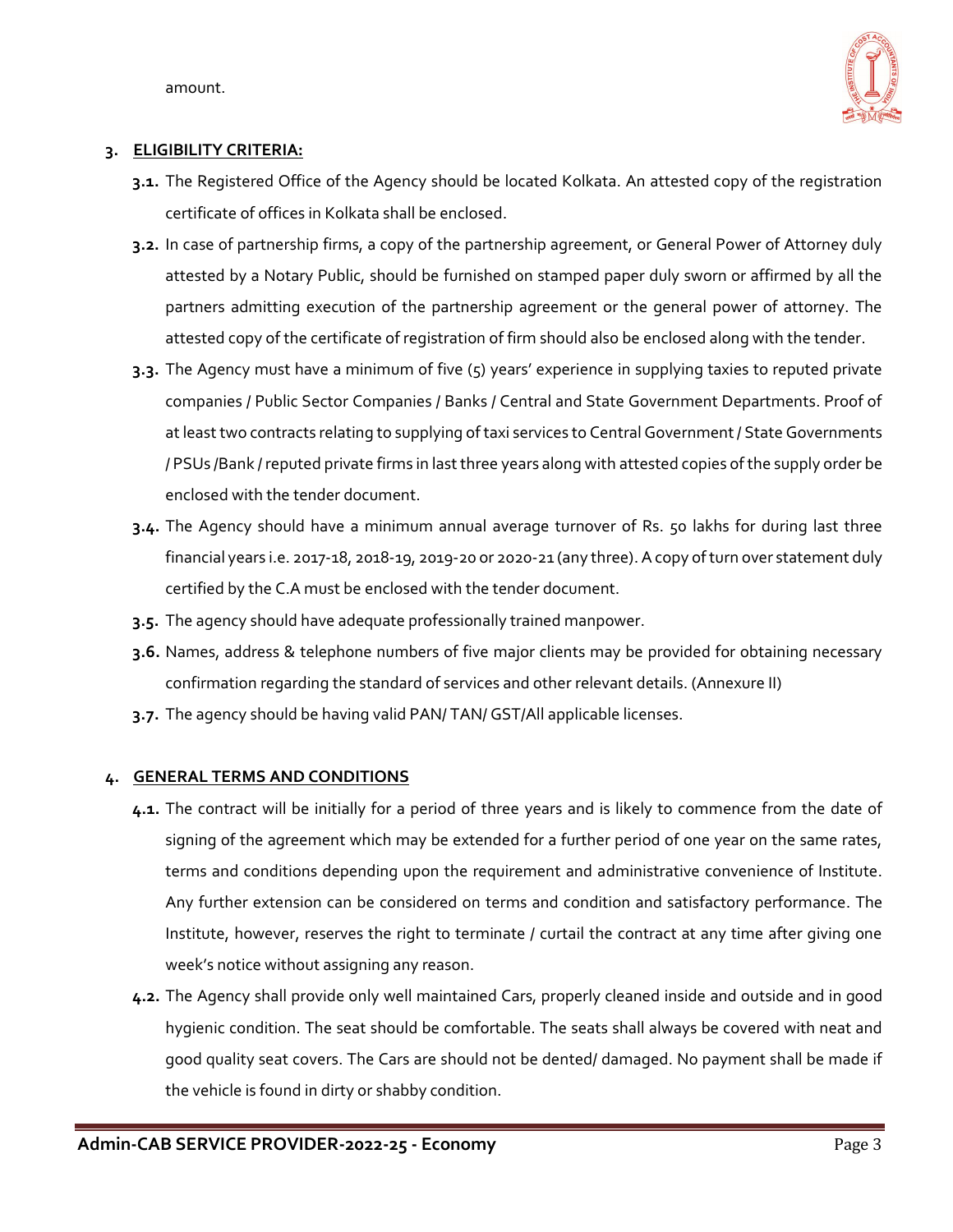

**4.3.** The Cars should be insured comprehensively and must comply with pollution control norms

applicable and as amended from time to time by the Central/ State Govt. authorities.

- **4.4.** The Cars supplied should be fitted with all modern features.
- **4.5.** The vehicles will have to be fitted / provided with the following additional accessories / utilities:
	- a. Clean seat covers
	- b. Quality radio music system
	- c. Reading lamp
	- d. Tissue paper box
	- e. Car perfume
	- f. Seat Belts (front Rear)
	- g. Umbrella during Monsoon
	- h. Water Bottle
	- i. Sanitizer
	- j. Disinfectant Spray
- **4.6.** Only such Taxi Operators may apply whose Taxies have been duly authorized by the concerned RTO for use as public transport and who have telephone connections available at their Premises / Garage / Stands from where such taxies are to be operated and can be requisitioned by this Department.
- **4.7.** The firm should ensure that the drivers employed hold valid driving license, are well trained, well behaved, reasonably educated, and conversant with traffic rules / regulations and city roads / routes as well as security instructions.
- **4.8.** Each Car shall have commercial registration number.
- **4.9.** Each driver employed by the firm must have a cell-phone duly activated.
- **4.10.** No reimbursement will be allowed for lunch / tea of the driver.
- **4.11.** The firm should have an adequate number of telephones for contact round the clock and these may be conveyed to this office.
- **4.12.** The firm should have a provision to take bookings 24x7.
- **4.13.** Rates once finalized will be fixed at least for a period of three years and used as base rate in case of upward / downward change in rates in fuel prices.
- **4.14.** Any overtime arising due to breakdown of vehicle supplied by Agency shall be on his account and shall not be charged.
- **4.15.** Once the hiring of vehicles commences from a particular agency / firm, the vehicles and drivers should not be changed unless so requested for by the Institute.
- **4.16.** The driver provided by the contractor should fulfill the following conditions:
	- 4.16.1. Should be in possession of valid driving license issued by RTO.
	- 4.16.2. Should not smoke; chew Pan / Pan Masala / Tobacco.
	- 4.16.3. Should be conversant with the routes of all Government buildings and important roads within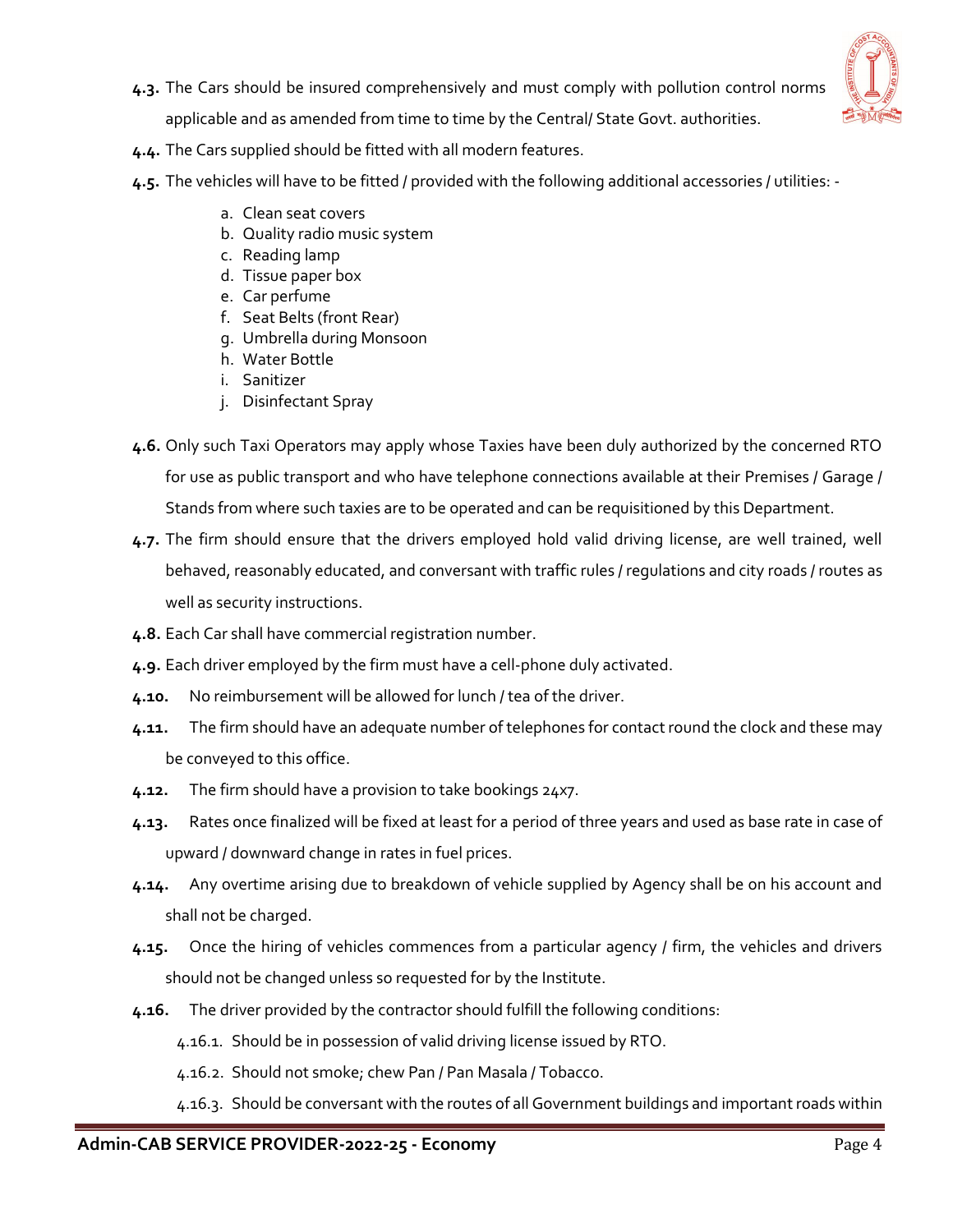Kolkata.



- 4.16.4. Should not indulge in any activity inimical to security of the officers travelling in his car.
- 4.16.5. The liability of the Institute will be limited to the hiring charges agreed in the contract.
- **4.17.** No additional terms & conditions over and above the conditions stipulated above shall be entertained by Institute.
- **4.18.** Actual parking charges / Toll charges will be payable along with the monthly bills, only upon submission of the parking bills / toll receipts etc.
- **4.19.** The Institute will also reserve the right to hire taxies from any other provider of such services even during the period of contract.
- **4.20.** If the contactor after submission of bid and due acceptance of the same i.e. after the award of contract, fails to abide by the terms and conditions of these tender documents, or fails to complete his contact period or at any time repudiates the contract, the Institute will have the right to delist the empanelment of the bidder.
- **4.21.** At times, Institute may need additional number of vehicles on specific days in connection with any conference/ meeting. The Contractor should be responsible to arrange for additional demand of vehicles by making necessary tie-ups at his end with other Taxi operators and such additional vehicles should be supplied at the contractual rates and conditions.
- **4.22.** If the bidder (successful) will fail to provide service consecutively thrice will lead to delisted from empanelment list
- **4.23.** The Institute shall not be liable for any loss, damage, theft, accidental damage, burglary or robbery of any personal belongings, equipment, vehicles and the engaged personnel of the contracting Firm.
- **4.24.** The Institute proposes to empanel more than one vendor for sourcing the car services.

## **5. TERMS OF PAYMENT:**

- **5.1.** No payment shall be made in advance nor any loan from any bank or financial institution recommended on the basis of the order of award of work.
- **5.2.** All payments shall be made on monthly basis as the case may be against the bill duly supported by duty slips to be signed by user(s) or concerned authorized officer of this office.
- **5.3.** The Institute shall be at liberty to withhold any of the payments in full or in part subject to recovery of penalties mentioned in preceding para.
- **5.4.** The term 'payment' mentioned in this para includes all types of payment due to the contractor arising on account of this contract.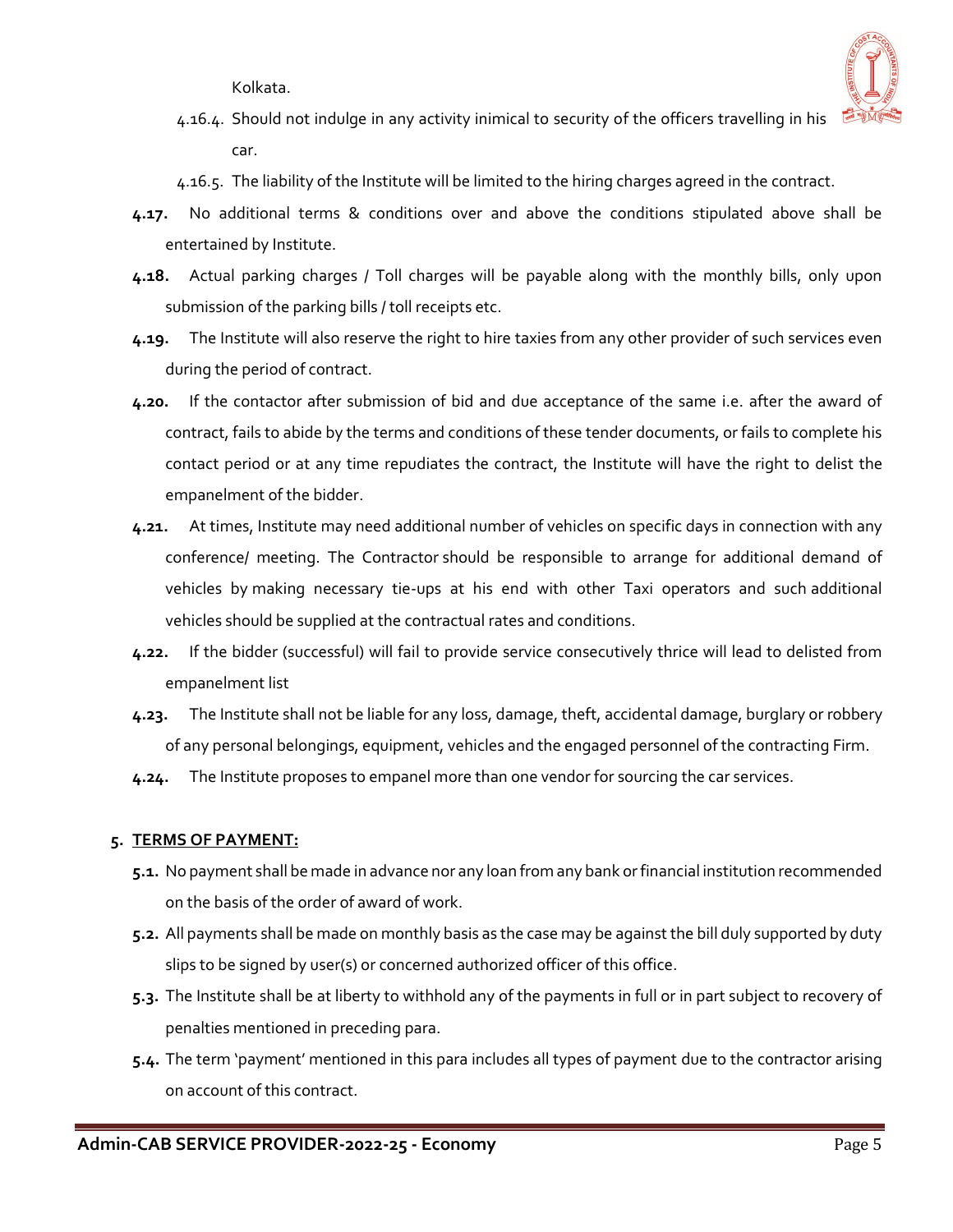

- **5.5.** Payments, subject to Tax Deduction at Source (TDS) shall be processed within 30-45 days of the submission of the complete documents.
- **5.6.** If on any occasion it is found that the driver of any vehicles has made wrong entries the duty slips relating to time and kilometer reading of start or closing of duty/ journey the contractor shall be responsible for the same. The office reserves the right to withhold full payment of the day in respect of such vehicle.
- **5.7.** Meter reading will be on Garage In Garage Out basis and a separate rate shall be quoted for Airport Drop and Pick up.

## **6. PENALTY CLAUSE:**

**6.1.** In the event of Contractor failing to execute the work i.e. supply of Taxis on hire basis at any time to the full satisfaction of the Institute, the Competent Authority reserves the right to cancel the contract or withhold the payment due to contractor in part or full and to forfeit the Performance Security, if any.

#### **7. CONDITION IN CASE OF DISPUTE**

- **7.1.** In case of any dispute, parties shall resolve the dispute by mutual discussions within a period of 30 days failing which all disputes will be subject to the Jurisdiction of Kolkata Court only.
- **7.2.** In case the firm awarded contract fails to supply the requisite number of vehicles, this office reserves the right to hire the taxis from other Taxi operator at the risk and cost of the firm. The cost difference between the alternative arrangements and tender value will be recovered equally from the firm.
- **7.3.** In case of breakdown/accident of any vehicle during duty, it shall be the responsibility of the firm to provide a substitute vehicle, which is of similar make as replacement immediately failing which the taxi will be hired from the open market and the expenses incurred thereon shall be deducted from the monthly bill of the contractor.
- **7.4.** The Institute reserves the right to add/ delete/ modify any terms and conditions besides reserving the right to accept or reject the applications. Accepting the application for empanelment would not guarantee the award of contract.

## **8. PERIOD OF CONTRACT**

**8.1.** The contract will be valid for three years from the date of award the contract and can be extended for one year by mutual consent of the parties. No request of hike in approved rates for supply of taxis will be entertained during the period of contact for any reason what so ever.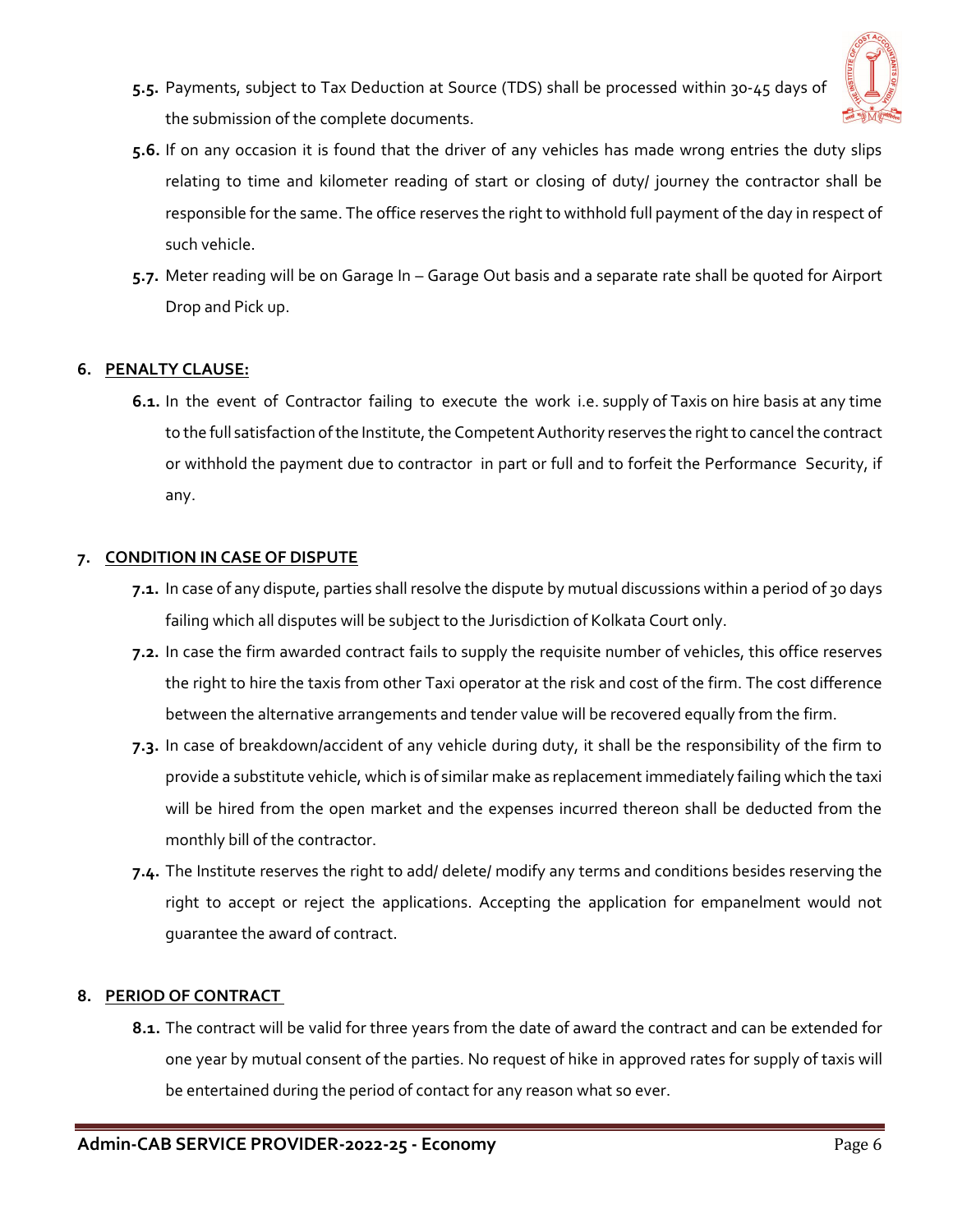

**8.2.** The bidders should quote their unconditional rates strictly as per the Annexure-IV cutting/ overwriting, if any, will not be accepted. **Each page of the tender should be duly stamped and signed by the authorized signatory.**

## **9. SUBMISSION OF BIDS**

- **9.1.** Tenders duly signed by the Tenderer shall be submitted in two parts in separate sealed envelopes super- subscribing Technical bid and Financial bid. Both the envelopes should be put into a third envelope super‐ subscribing with "**Empanelment for CAB Service Provider - Economy"** (Bid Reference – **Admin-CAB SERVICE PROVIDER-2022-25 - Economy**) and addressed to 'The Convener, Limited Tender Committee, The Institute of Cost Accountants of India, CMA Bhawan, 12, Sudder Street, Kolkata – 700016.
- **9.2.** The documents as mentioned earlier shall be furnished along with the technical bid.
- **9.3.** The formats of the Annexure I, II, and III duly signed by the firm with stamp, shall be furnished.

## **10. PENALTY FOR NON-COMPLIANCE OF GST ACT:**

o Penalty amount so determined along with GST if applicable thereon shall be recovered from the contractor.

#### **11. TERMINATION CLAUSE:**

The Institute reserves its right to terminate the contract for any reason at its absolute discretion including but not limited to the following:

- o If the tenderer is adjudicated insolvent by a Competent Court or files for insolvency or if the Tenderer being a company is ordered to be wound up by a Court of Competent Jurisdiction
- o Tenderer commits any breach of the terms of this contract/ tender document
- o The tenderer is involved in wrongful billing
- o In the event of unsatisfactory service
- o If the information furnished in the Technical Offer is found to be incorrect.

The decision of the Institute in terminating the contract will be final and binding on the tenderer.

#### **12. SELECTION OF BIDDERS –**

- **12.1.** Headquarters of the Institute may select more than one vendor.
- **12.2.** If more than one bidder will be selected for a category, rate of other will be fixed at the lowest rate quoted in that category.
- **12.3.** The rate will remain fixed for the period of this contract and till the period of extension, if extended.

#### **13. NO REVISION/CORRECTION OF RATES**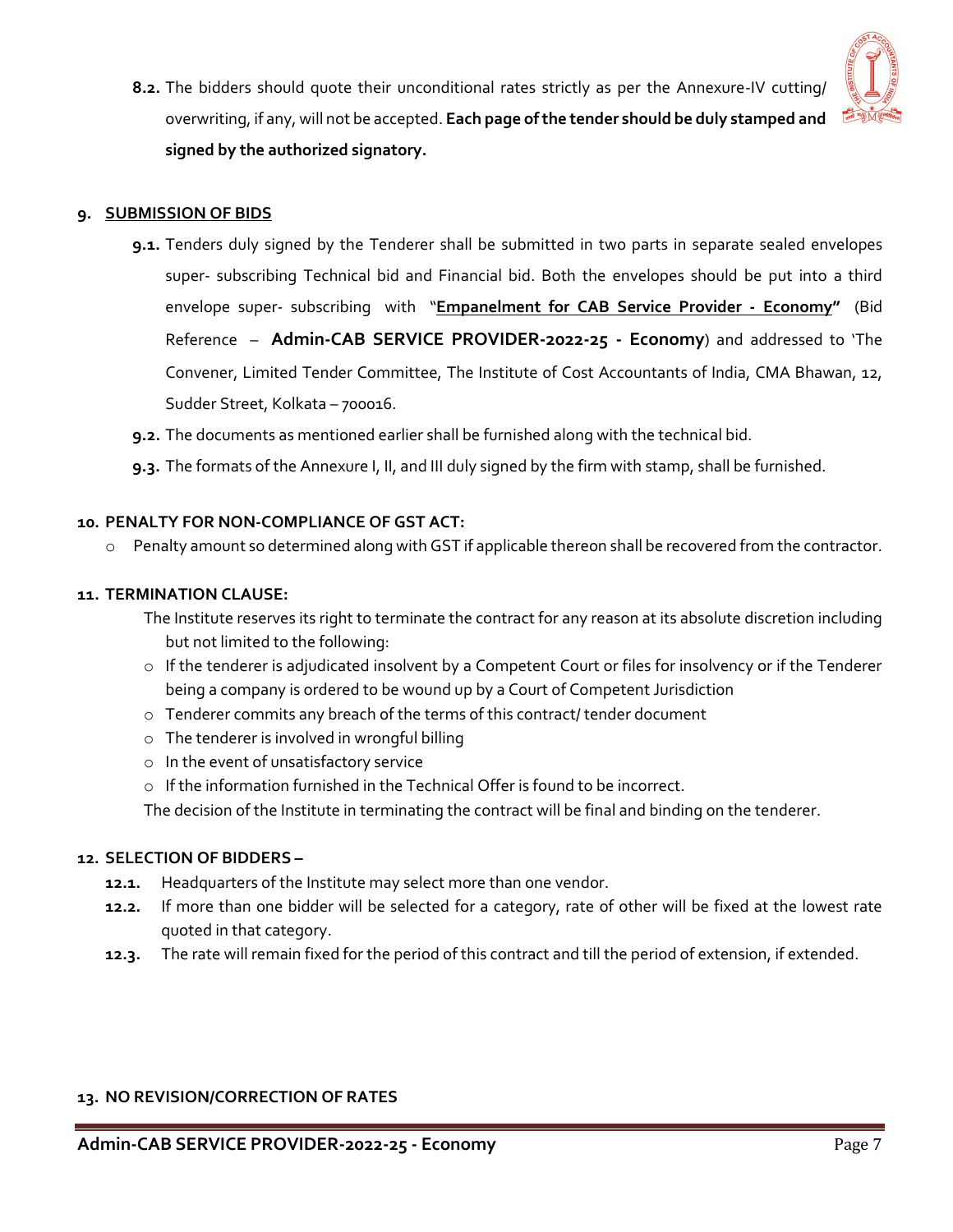No Bidder shall be allowed at any time on any ground whatsoever to claim revision or modification in the rates quoted by him.

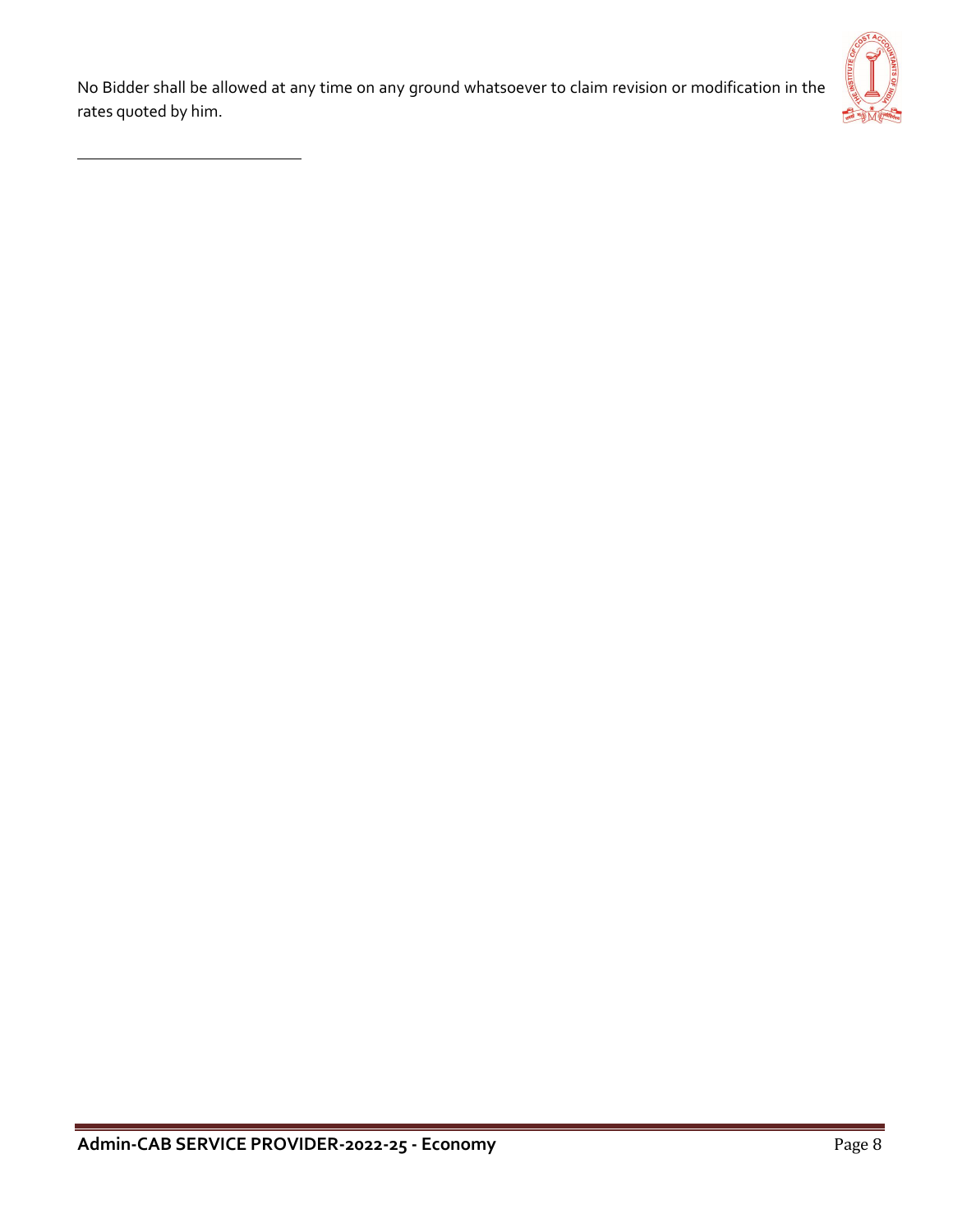# **Format of Technical Bid**

| SI.   | <b>Particulars</b>                                              | Details to be filled in by the Agency |
|-------|-----------------------------------------------------------------|---------------------------------------|
| No    |                                                                 |                                       |
|       |                                                                 |                                       |
| 1.    | Name of the Firm/Company                                        |                                       |
|       |                                                                 |                                       |
| 2.    | Registered office/business address                              |                                       |
|       |                                                                 |                                       |
|       |                                                                 |                                       |
|       | Telephone/Mobile Number                                         |                                       |
|       | Email and fax number                                            |                                       |
| $3 -$ | Name of Contact Person (s)                                      |                                       |
|       |                                                                 |                                       |
| 4.    | Address in Kolkata                                              |                                       |
|       | Telephone/Mobile Number                                         |                                       |
|       | <b>Fax Number</b>                                               |                                       |
|       | Email                                                           |                                       |
|       | Name (s) of the contact person(s)                               |                                       |
|       |                                                                 |                                       |
| 5.    | Year of Incorporation/ Constitution                             |                                       |
|       |                                                                 |                                       |
| 6.    | Income Tax - PAN                                                |                                       |
|       | (Attach copy of PAN)                                            |                                       |
| 7.    | <b>GSTN</b>                                                     |                                       |
|       | (Attach copy of GST registration)                               |                                       |
| 8.    | PF/ESI No. (Attach copy), if applicable                         |                                       |
|       |                                                                 |                                       |
| 9.    | Average Turnover/business Volume per                            |                                       |
|       | year during last three financial year as                        |                                       |
| 10.   | mentioned in above para<br>Whether registered with Registrar of |                                       |
|       | Firms/ Companies?                                               |                                       |
|       | Registration<br>of<br>(Attach<br>Date                           |                                       |
|       | copy of orders/proof)                                           |                                       |
| 11.   | Detailed profile of the organization,                           |                                       |
|       | management, Manpower, capacity of cab,                          |                                       |
|       | variety of services, owned cab etc                              |                                       |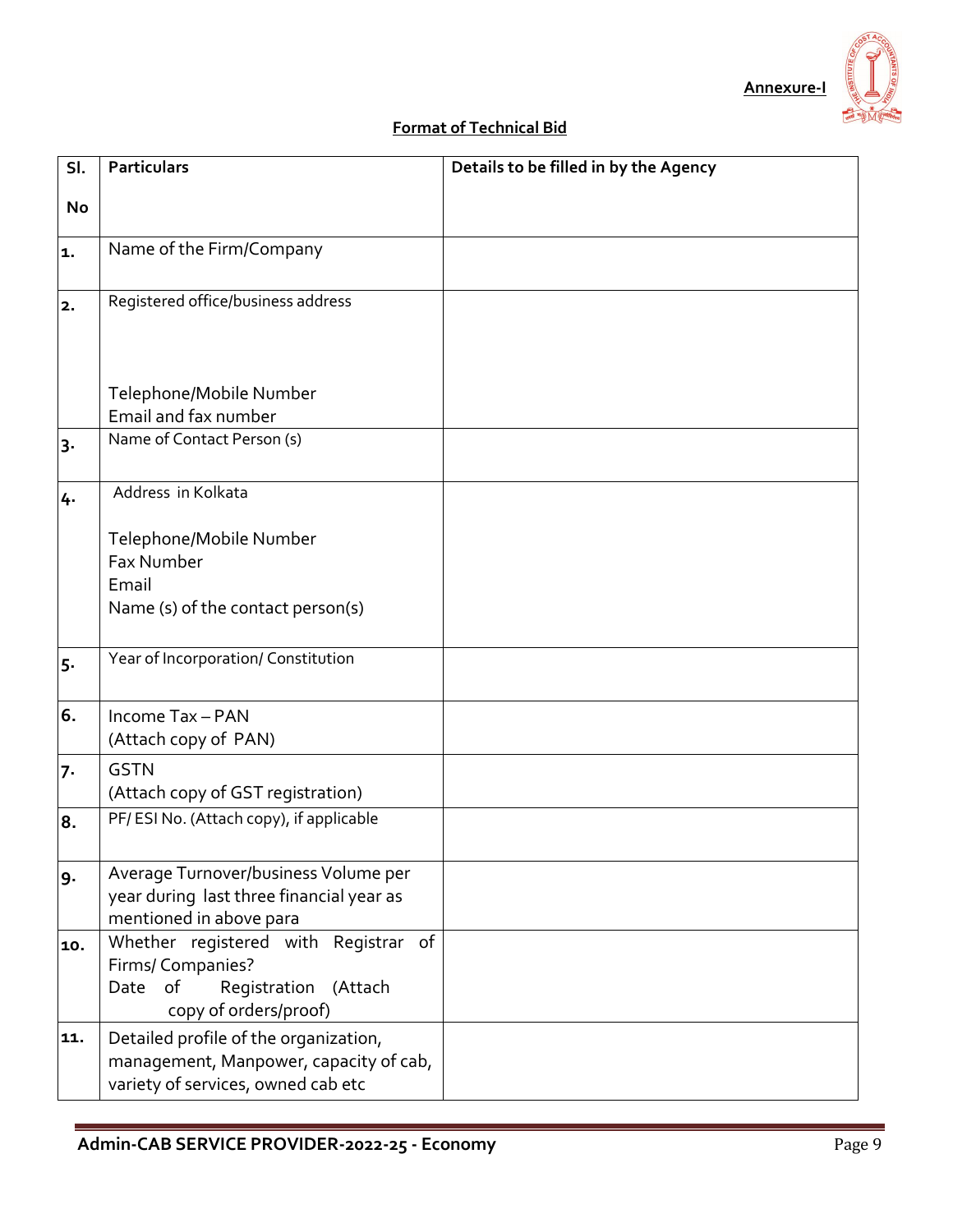

| 12. | Manpower, capacity of cab, variety of services,                                                                                                                                                                                                                                                                                                                                                                                                                   |                                                                                                                            |
|-----|-------------------------------------------------------------------------------------------------------------------------------------------------------------------------------------------------------------------------------------------------------------------------------------------------------------------------------------------------------------------------------------------------------------------------------------------------------------------|----------------------------------------------------------------------------------------------------------------------------|
|     | owned cab etc                                                                                                                                                                                                                                                                                                                                                                                                                                                     |                                                                                                                            |
| 13. | Infrastructure details:                                                                                                                                                                                                                                                                                                                                                                                                                                           |                                                                                                                            |
|     | 1) Whether<br>the<br>agency has<br>countrywide network of branches<br>located at all the major cities in<br>India<br>2) Whether the agency have latest<br>Computerized system.<br>3) Whether the agency<br>have<br>adequate professionally trained<br>manpower.<br>4) Whether the agency is providing<br>Services to Central/ State Government/<br>CPSE/Sate Govt PSE / Statutory bodies /<br>Autonomous bodies/ Financial<br>institutions/ MNCs for last 5 years |                                                                                                                            |
| 14. | References<br>Empanelled as Car/Taxi provider Agency<br>with at least three (CPSEs) or State (PSEs)<br>or autonomous body or Central Govt<br>Depts. or State Govt. Depts. and three<br>leading Private Sectors. (with<br>documentary evidence)<br>Please provide Names, address &<br>telephone numbers for obtaining<br>necessary confirmation regarding the<br>quality of service and other relevant<br>details in Annexure III                                  | A. CPSE/PSE/Central or State Govt.:<br>1.<br>2.<br>3.<br><b>Leading Private Company</b><br>В.<br>1<br>$\overline{2}$<br>3. |
| 15. | Whether satisfactory service certificates<br>from the concerned Office/Department<br>have been attached.                                                                                                                                                                                                                                                                                                                                                          | Yes/No                                                                                                                     |
| 16. | Whether the agency is in a position to provide<br>dedicated staff for servicing the need of the<br>Institute                                                                                                                                                                                                                                                                                                                                                      | Yes/No                                                                                                                     |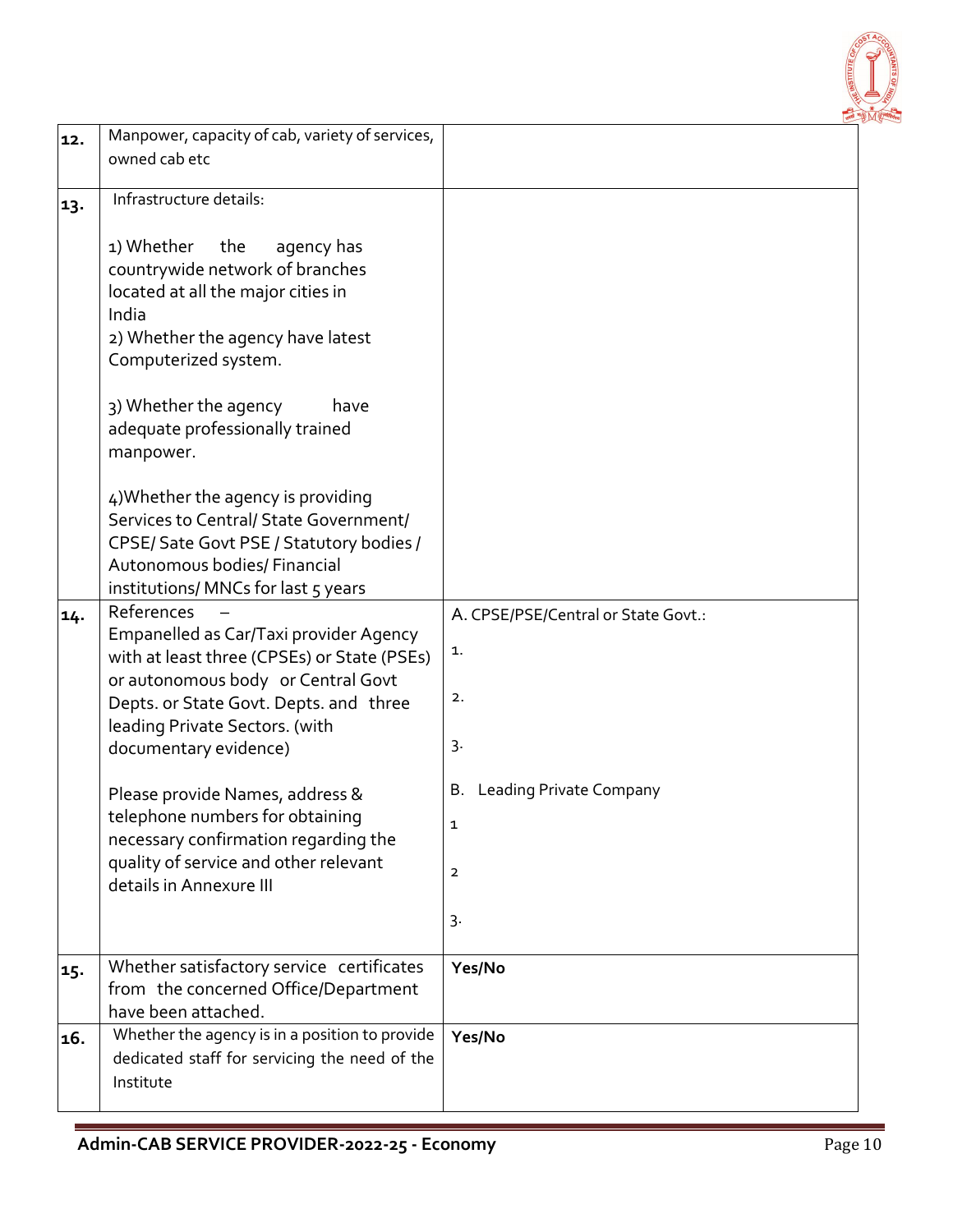

| 17. | the agency is prepared<br>Whether<br>to                                                                        | Yes/No                                                                                                                                                                                                                                                                                                                          |
|-----|----------------------------------------------------------------------------------------------------------------|---------------------------------------------------------------------------------------------------------------------------------------------------------------------------------------------------------------------------------------------------------------------------------------------------------------------------------|
|     | provide 24/7 services on Sundays/ Holidays<br>besides normal working days, if so required by<br>the Institute. |                                                                                                                                                                                                                                                                                                                                 |
| 18. | Any other relevant information                                                                                 |                                                                                                                                                                                                                                                                                                                                 |
| 19. | Verification-<br>application besides initiation of penal proceedings by the Institute, if it deems fit.        | The application for empanelment should be signed by the authorized signatory verifying that all the details<br>furnished in the application are true and correct to the best of his/her knowledge and that in case of<br>furnishing any false information or suppression of any material information would lead to rejection of |

**Signature:** 

**Date:**

**Name & Seal of Firm/Co.**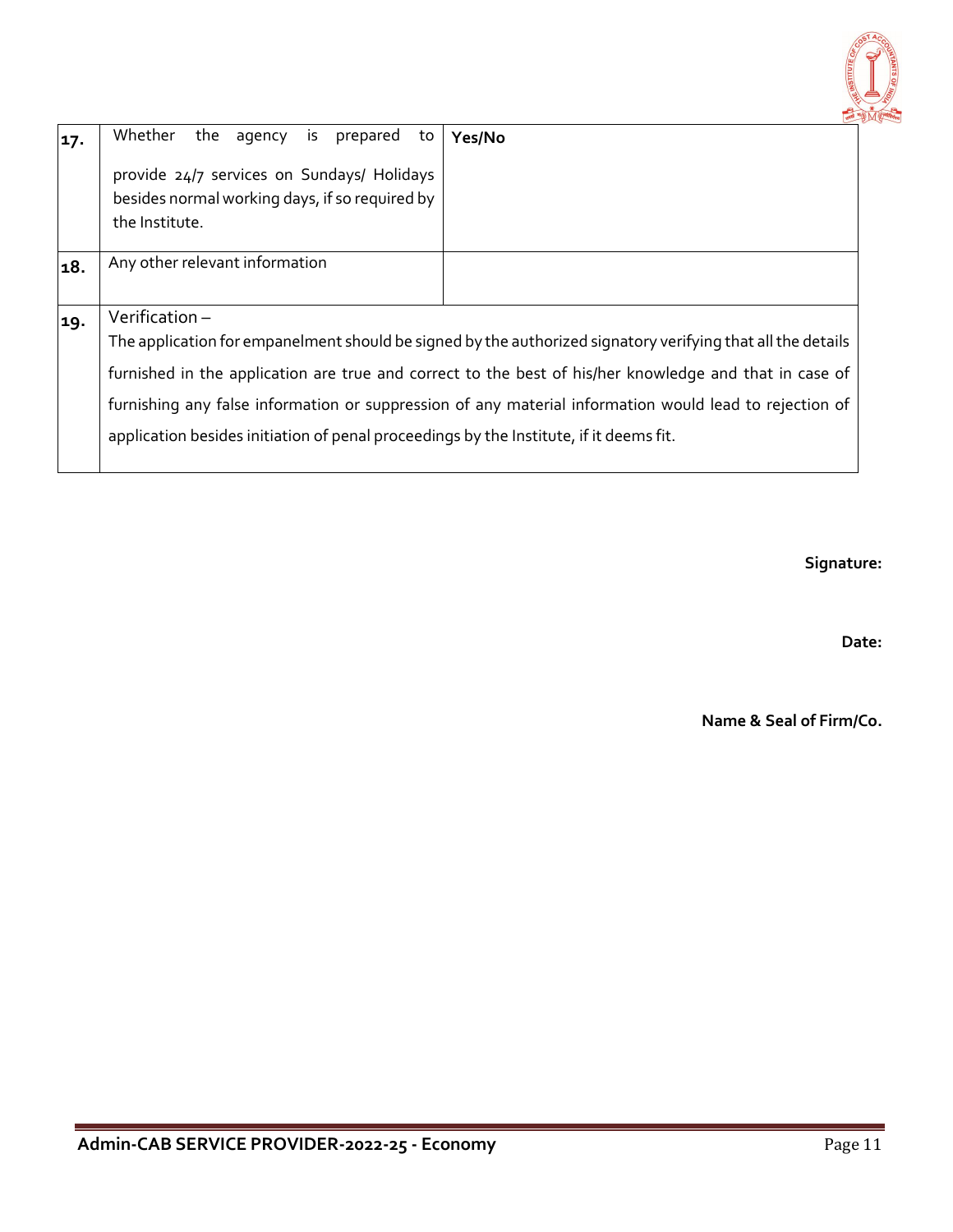

# **BIDDERS PAST SERVICES (SIMILAR) PROFORMA**

| Sl. No.        | Name & Address |        |    | <b>Bills raised</b> |         |
|----------------|----------------|--------|----|---------------------|---------|
|                | of Client      | Period |    | (Rs/Lakh)           | Remarks |
|                |                | From   | To |                     |         |
|                |                |        |    |                     |         |
| $\mathbf{1}$   |                |        |    |                     |         |
| $\overline{2}$ |                |        |    |                     |         |
| $\mathsf{3}$   |                |        |    |                     |         |
| $\overline{4}$ |                |        |    |                     |         |
| 5              |                |        |    |                     |         |
| $6\,$          |                |        |    |                     |         |

## NOTE: - CERTIFICATE FROM CLIENTS TO BE ENCLOSED ALONGWITH THIS ANNEXURE

**Signature:** 

**Date :**

**Name & Seal of Firm/Co.**